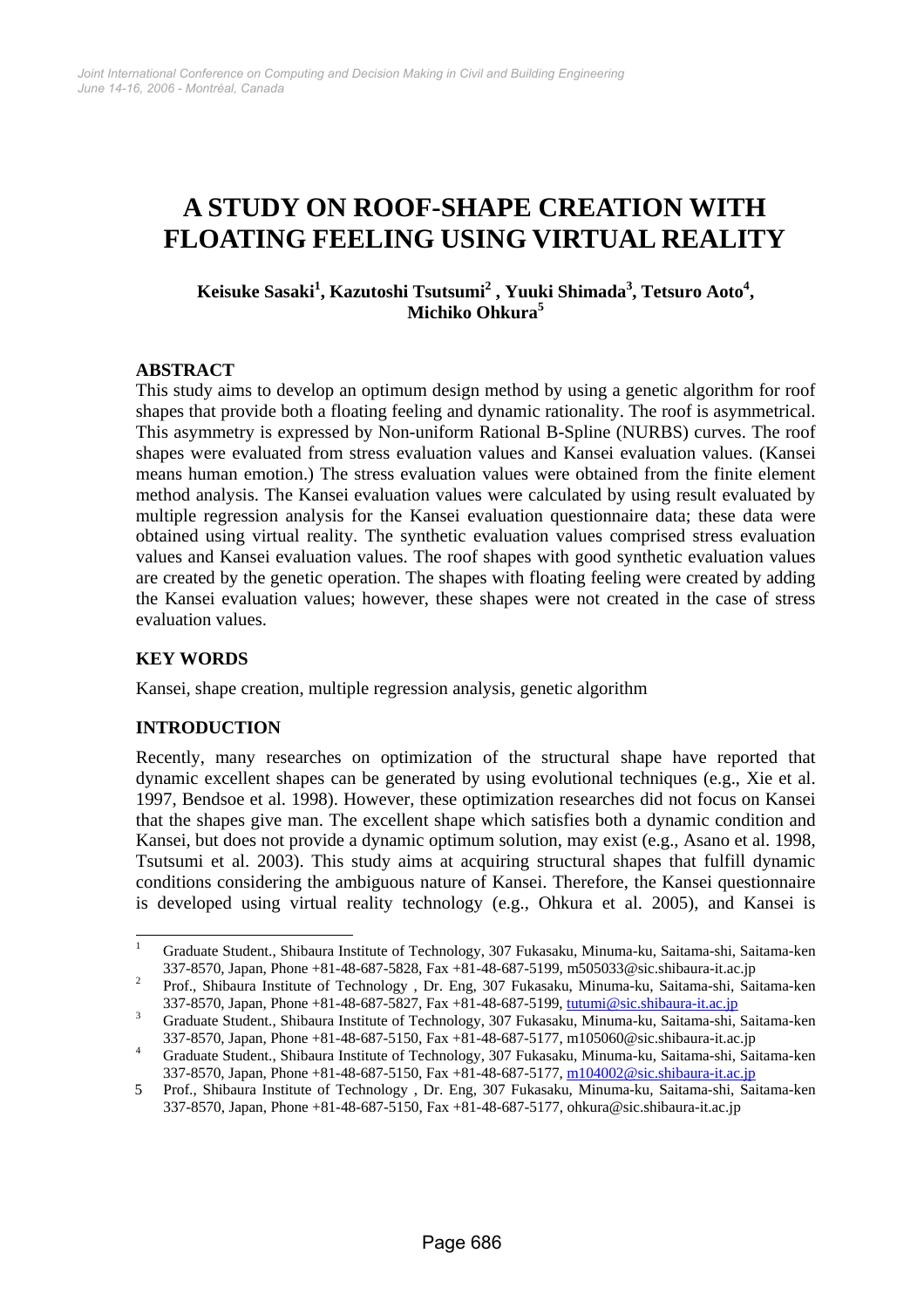evaluated based on the questionnaire result by using multiple regression analysis. The roof shapes are generated using a genetic algorithm. The roof shapes are asymmetrical and are expressed by NURBS curves.

## **OUTLINE OF THE SYSTEM**

The objective of this research is the creation of an asymmetrical concrete roof that covers a design area with dimensions of 32 m  $\times$  48 m. The flow of the system is shown in figure 1. This system comprises two subsystems. One subsystem is a Kansei evaluation system and the other is shape evaluation system. Firstly, in the Kansei evaluation system, the Kansei questionnaire system is performed. The obtained Kansei evaluation values are analyzed using multiple regression analysis. In the shape evaluation system, the individuals are generated by random numbers and analyzed using the finite element method. The stress evaluation values are calculated using the analyzed result. The Kansei evaluation values are calculated by the multiple regression equation. Following this, genetic algorithm (GA) operations are performed and repeated until designated generations.



Figure 1: The flow of the system

#### **THE NURBS CURVE**

 The NURBS curves are a type of spline curves. Using NURBS curves it is possible to draw soft curves with high degrees of freedom by specifying control points, rank number, and weights. An example of a NURBS curve using control points listed in table 1 is shown in





Figure 2: The example of a NURBS curve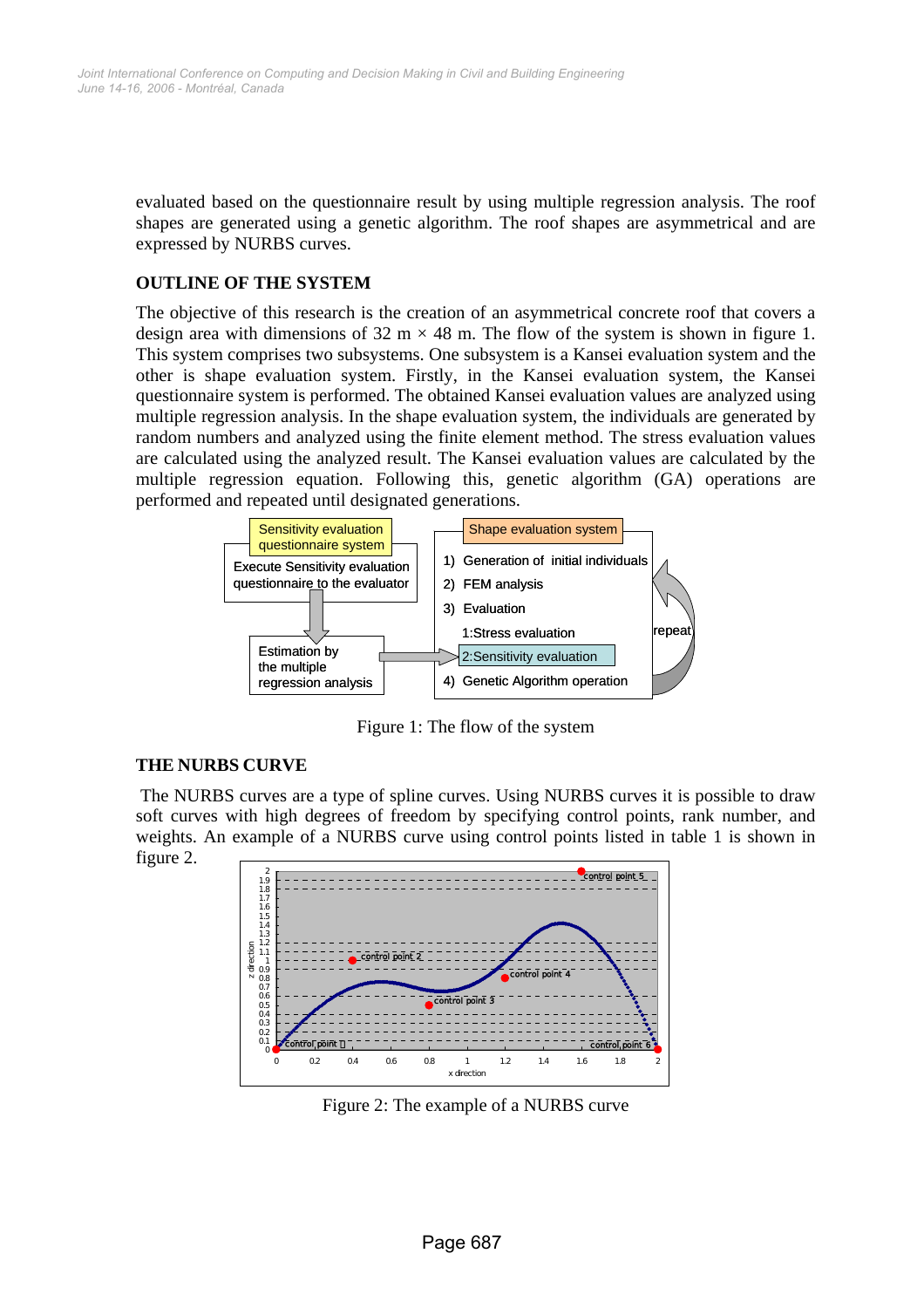Table 1: The control points

|       | control coordinate |    |  |  |
|-------|--------------------|----|--|--|
| point | X                  | 7  |  |  |
|       |                    |    |  |  |
| ン     | Q4                 |    |  |  |
| 3     | Ω8                 | Ω5 |  |  |
| 4     | 1.2                | Q8 |  |  |
| 5     | 1.6                | 2  |  |  |
|       |                    |    |  |  |

#### **THE DEFINITION OF THE SHAPE**

A shape is given by a gene locus shown in figure 3. The shapes of both the x-z and y-z directions can be defined by the chromosome of the same number by using the NURBS curve. In this curve, the coordinates of the starting and ending points are fixed. The number of control points is six, rank number is four, and all weights are one. While setting the position of the control points, the coordinates of the four control points with the exception of the starting and ending points are set along four divided sections. The horizontal coordinates of the control points are selected as either 1/3 or 2/3 of the section length. The maximum value along the z direction is 12 m, and the z coordinate value is selected as either 1/4, 2/4, 3/4, or 4/4 of the maximum height. During "selection," the opening or closing of roof end is considered. By considering the abovementioned conditions, the shape can be defined by a total of 26 chromosomes.

| x-z direction                                                  |                                                                    |                                                                |  |    |           |  |                                                                       |    |    |    |    |    |
|----------------------------------------------------------------|--------------------------------------------------------------------|----------------------------------------------------------------|--|----|-----------|--|-----------------------------------------------------------------------|----|----|----|----|----|
| control points of x direction<br>control points of z direction |                                                                    |                                                                |  |    | selection |  |                                                                       |    |    |    |    |    |
|                                                                | control control control control<br>point 1 point 2 point 3 point 4 |                                                                |  |    |           |  | control point 1 control point 2 control point 3 control point 4       |    |    |    |    |    |
|                                                                |                                                                    |                                                                |  | 5  |           |  | 8                                                                     |    | 10 |    |    |    |
| v-z direction                                                  |                                                                    |                                                                |  |    |           |  |                                                                       |    |    |    |    |    |
|                                                                |                                                                    | control points of z direction<br>control points of y direction |  |    |           |  | selection                                                             |    |    |    |    |    |
|                                                                | control control control control<br>point 1 point 2 point 3 point 4 |                                                                |  |    |           |  | control point 1 : control point 2 : control point 3 : control point 4 |    |    |    |    |    |
| 14                                                             | 15                                                                 | 16                                                             |  | 18 | 19        |  | 21                                                                    | ႒ာ | 23 | 24 | 25 | 26 |

Figure 3: A gene locus

#### **KANSEI EVALUATION QUESTIONNAIRE SYSTEM**

In this study, the Kansei evaluation questionnaire system has been built in advance in order to study the Kansei of the evaluator. If Kansei can be evaluated generally by using the results of the questionnaire data, the Kansei of object roof shape can be evaluated even if the questionnaire data for the object roof shape does not exist. This questionnaire system uses virtual reality technology so that a more realistic Kansei evaluation may be performed. A 100-inch flat display was used for the questionnaire system. The subjects were positioned at a distance of 1.02 m in front of the screen. The horizontal viewing angle was 80 degrees and the vertical viewing angle, 64 degrees. The background consisted of the scenery of the city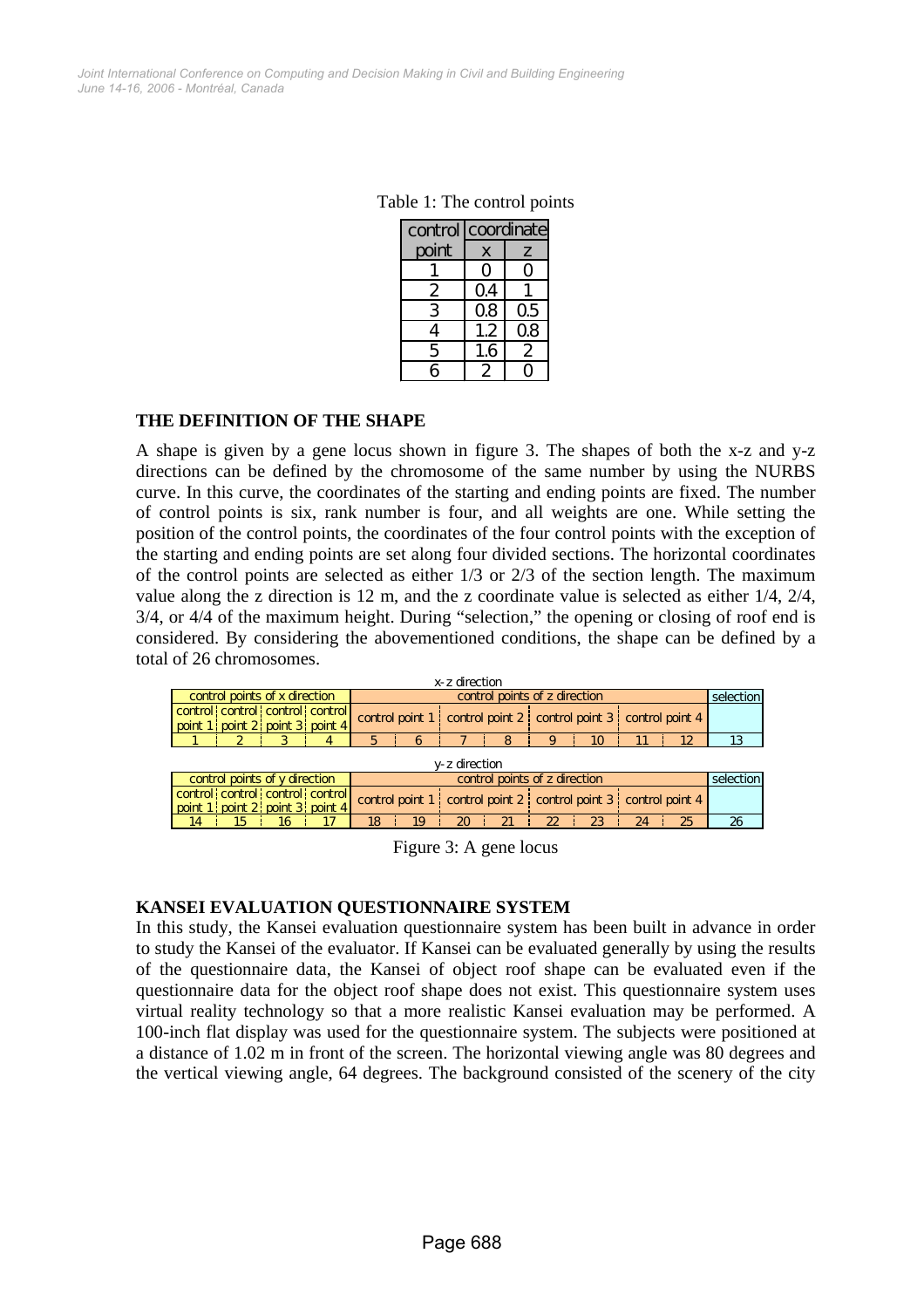on the surface of columnar object. A screenshot of the questionnaire system is shown in figure 4.

The questionnaire comprises of questions such as "Does the roof go well with the scenery?", "Do you feel the floating feeling in the roof?" and "Do you feel the tension feeling in the roof?" These items were evaluated in five stages. Twenty three students answered the questionnaire. Fifty two individuals were generated for the questionnaire, that is, 36 individuals were generated for evaluation by the experimental planning method, and 16 individuals were generated for verification by random numbers.



Figure 4: A screenshot of the questionnaire system

#### **EVALUATION AND VERIFICATION BY MULTIPLE REGRESSION ANALYSIS**

The evaluation data obtained in the Kansei evaluation questionnaire system are evaluated by multiple regression analysis. In this study, only the floating feeling was considered. It was assumed that the size of open parts, shape complexity, and height of the shape influenced the floating feeling. Therefore, "open rise ratio, x"; "open rise ratio, y"; "height rise ratio"; and "area ratio" were used as variables for multiple regression analysis. "Open rise ratio" is the ratio of the height of the open parts to building width. "Height rise ratio" is the ratio of shape height to the average span in the x-z and y-z directions." "Area ratio" is ratio of the shape area to the projection area and it reflects complexity. The evaluated value for an individual used the average value of the questionnaire results for that individual.

Multiple regression analysis was used as an evaluation method for the questionnaire because there were high correlations between the evaluation values and factors. The evaluated values were estimated by using the regression equation, shown in Equation (1). The example of the correlation of the factor is shown in figure 5. The estimated values are shown in table 2. The percentage of the correct answer is implied by the ratio of the individual numbers that the estimated value is corresponded to actual value in the verification data. An estimation accuracy as high as 88% was obtained.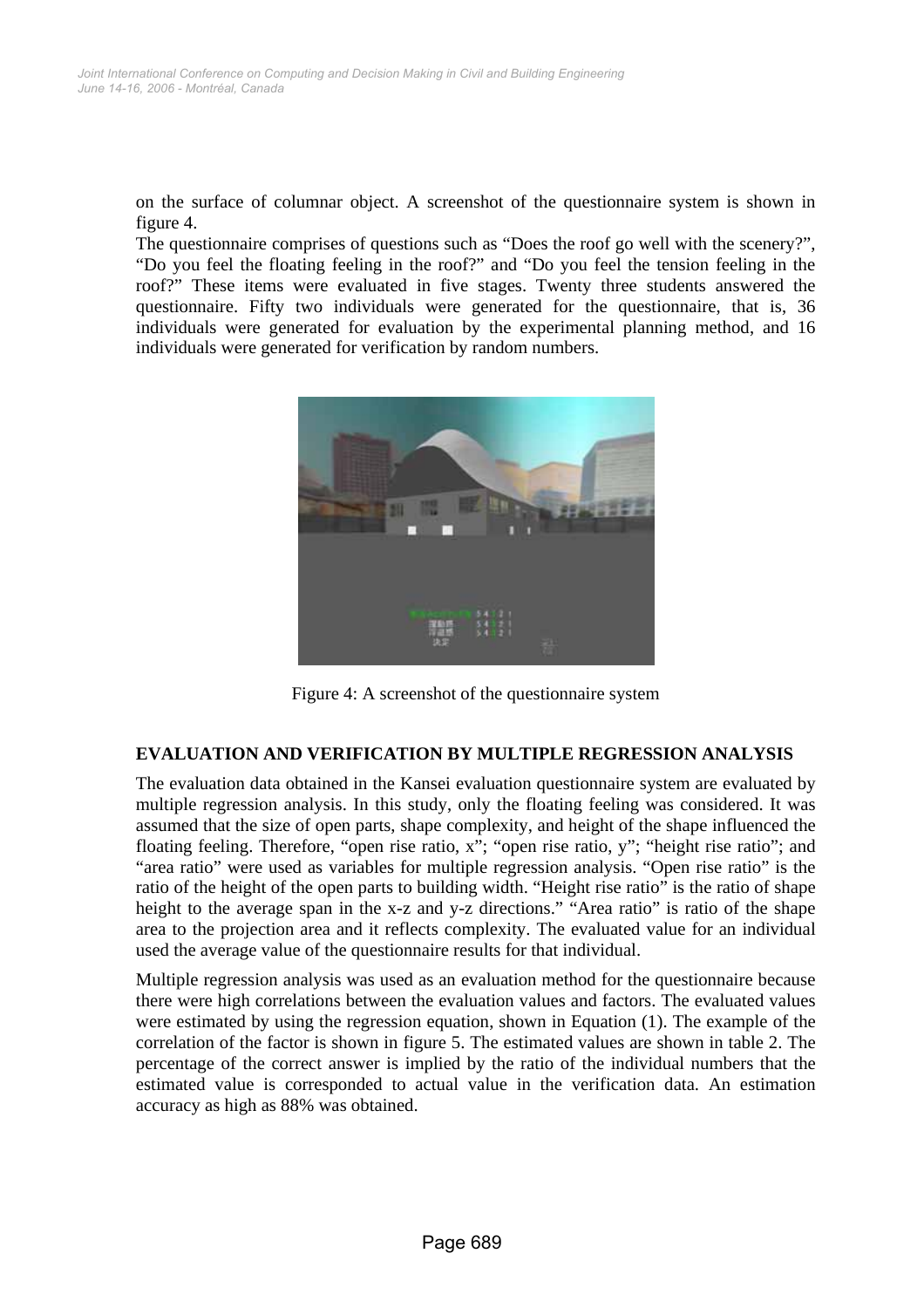

 $f(x) = 3.57x_1 - 1.88x_2 + 1.52x_3 + 6.77x_4 - 1.622$  (1)  $x_1$ =area ratio  $x_2$ =height rise ratio  $x_3$ =open rise ratio, x  $x_4$ =open rise ratio, y



Table 2: The estimated values and the percentage of the correct answer

| Number of Estimated |                         | Acutual        |                 |
|---------------------|-------------------------|----------------|-----------------|
| <b>Individuals</b>  | Value                   | Value          |                 |
|                     | 5                       | 4              |                 |
| 2                   | 4                       | 4              |                 |
| 3                   | 5                       | 4              |                 |
| 4                   | 4                       | 4              |                 |
| 5                   | 3                       | 3              |                 |
| 6                   | 4                       | 4              |                 |
|                     | 3                       | 3              |                 |
| 8                   | 3                       | 3              |                 |
| 9                   | 4                       | 4              |                 |
| 10                  | 4                       | 4              |                 |
| 11                  | <u>3</u>                | <u>3</u>       |                 |
| $\overline{12}$     | $\overline{\mathbf{3}}$ | $\overline{3}$ |                 |
| $\overline{13}$     | 3                       | 3              |                 |
| 14                  | 2                       | $\overline{2}$ | A percentage of |
| 15                  | 3                       | $\frac{3}{2}$  | correct answer  |
| 16                  | $\overline{2}$          |                | 88%             |

#### **EVALUATION METHOD**

Dynamic evaluation is evaluated by equivalent stress. The equivalent stress is calculated using the results of the finite element method. This equivalent stress is shown in Equation (2).

$$
\sigma = \sqrt{\sigma_x^2 + \sigma_y^2 - \sigma_x \sigma_y + 3\tau_{xy}^2}
$$
 (2)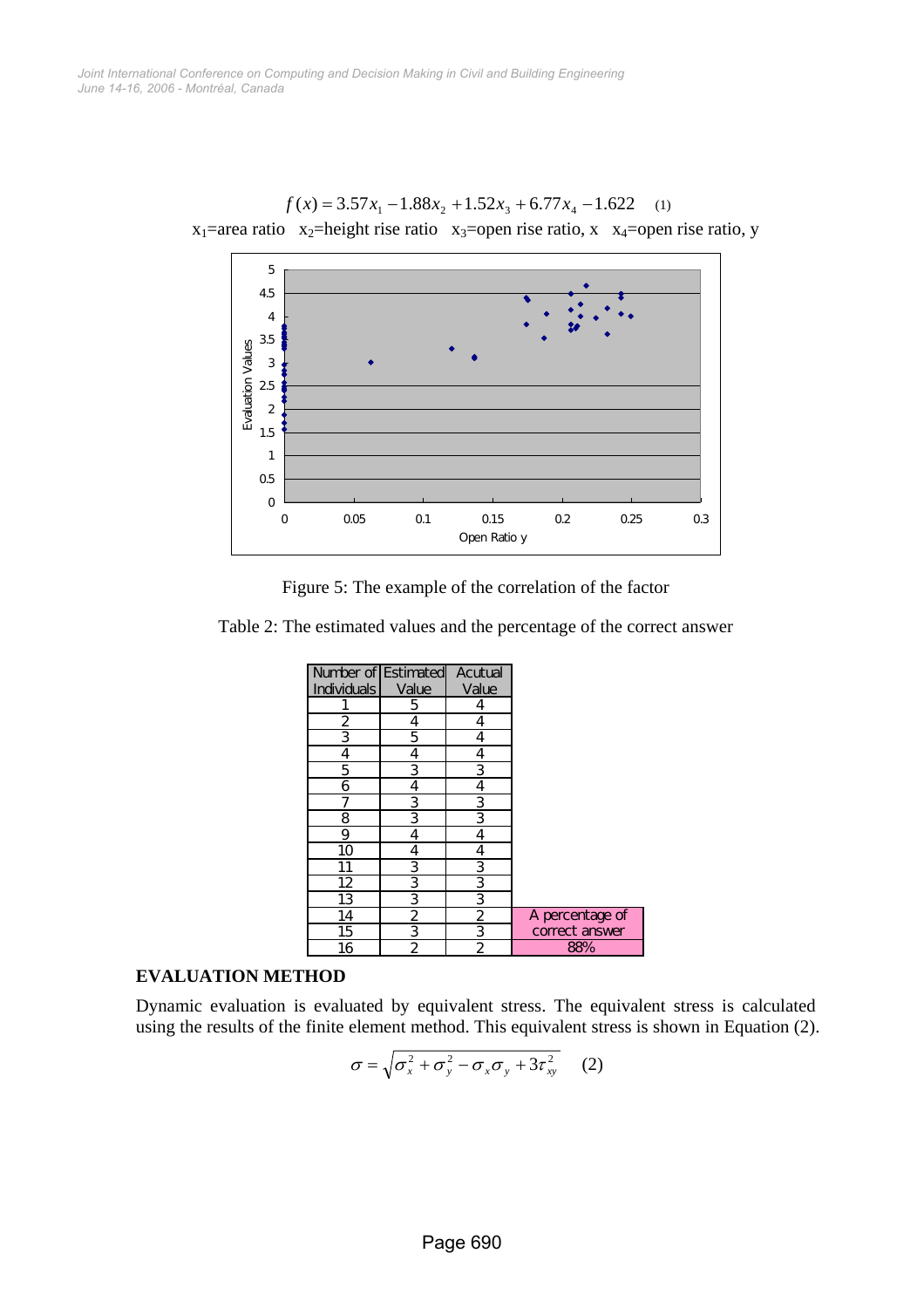The Kansei evaluation uses values calculated by the regression equation. The synthesis evaluation targets only roof shapes where the Kansei evaluation value exceeds 4.0 because the aim of this study is to select roof shapes with high dynamic rationality from roof shapes that create a high floating feeling. If the Kansei evaluation value is four or more, the synthesis evaluation value is equal to the stress evaluation value. In the other cases, the synthesis evaluation value is set to 500. In GA, the minimum value retrieval is done, and the individuals whose synthetic evaluation value is smaller are selected.

## **STUDY RESULT**

In order to verify whether or not Kansei is reflected in this system, this system was performed by the condition of Kansei evaluation only. Examples of initial and final generations are shown in figure 6 and 7, respectively; further, the Kansei evaluation values of initial generation and final generation are shown in table 3. The Kansei evaluation value increases with the size of the open part. Therefore, the individuals of the final generation are the shapes that open the in x-z and y-z directions. These results are same as the results obtained from multiple regression analysis. Therefore, the Kansei evaluation is considered to be reflected well in this system.



Figure 6: Examples of initial generation



Figure 7: Examples of final generation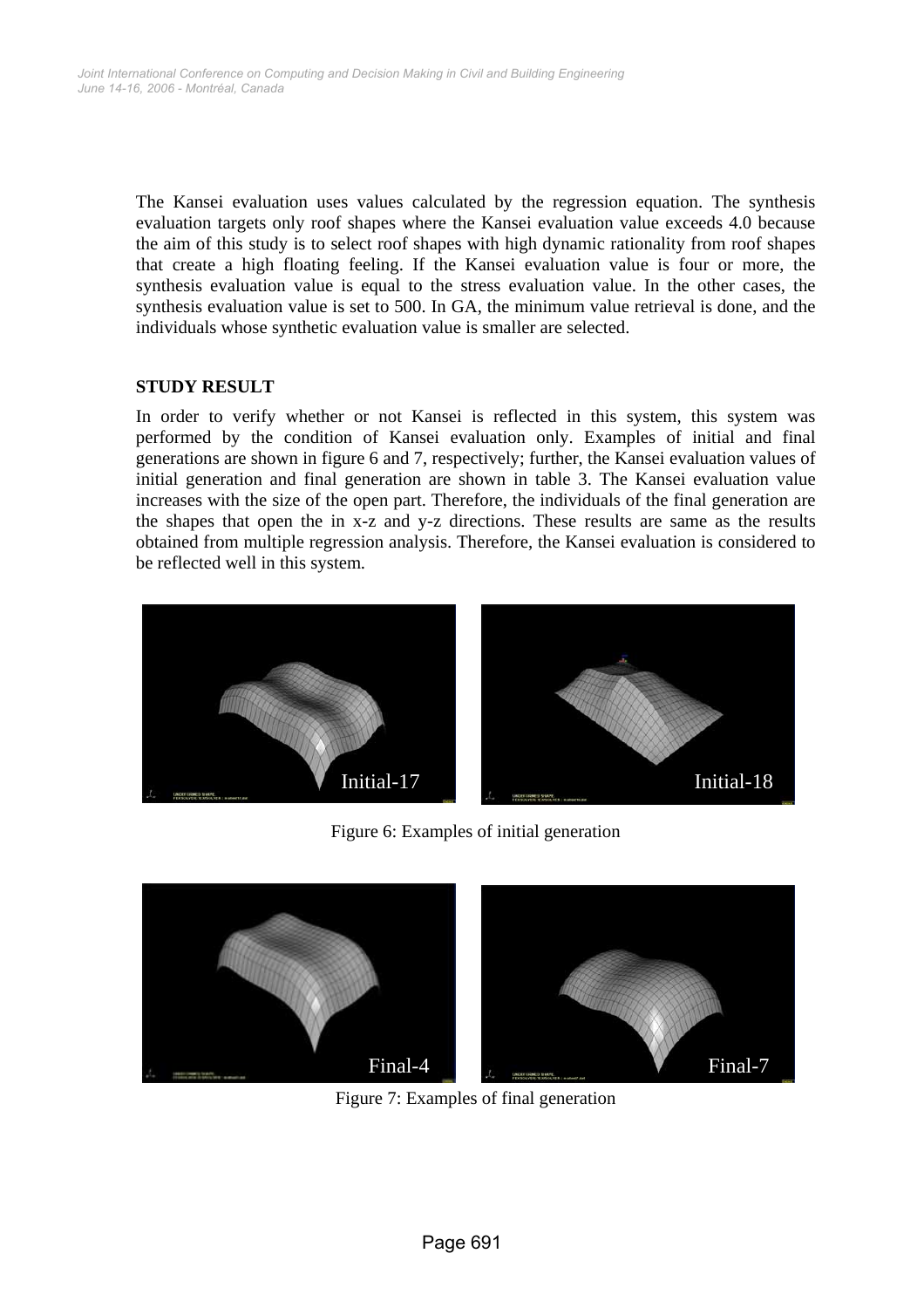

Table 3: Kansei evaluation values

Next, the GA operations were performed by using the values of the synthesis evaluations of individuals. The Kansei evaluation value was four or greater for 90% of the individuals in the final generation. Therefore, it is proved that the shapes with floating feeling were generated. The examples of the final generation are shown in figure 8, and the evaluation values of final generation are shown in table 4. The individual number of elite individual of final generation is 10. The shape has both a good stress evaluation and high Kansei evaluation. The shape with good stress evaluation is the one in which the roof end is closed, while the shape with high Kansei evaluation is the one in which the roof end is open in the y direction. The shape with a bad synthesis evaluation in final generation is similar to that created by considering Kansei evaluation only. The shape in which both roof ends are open is undesirable in synthesis evaluation because it possesses a large stress evaluation value. The shape in which the roof end opens in the y-z direction is common in the case of all individuals. This proves that Kansei is reflected in the synthesis evaluation.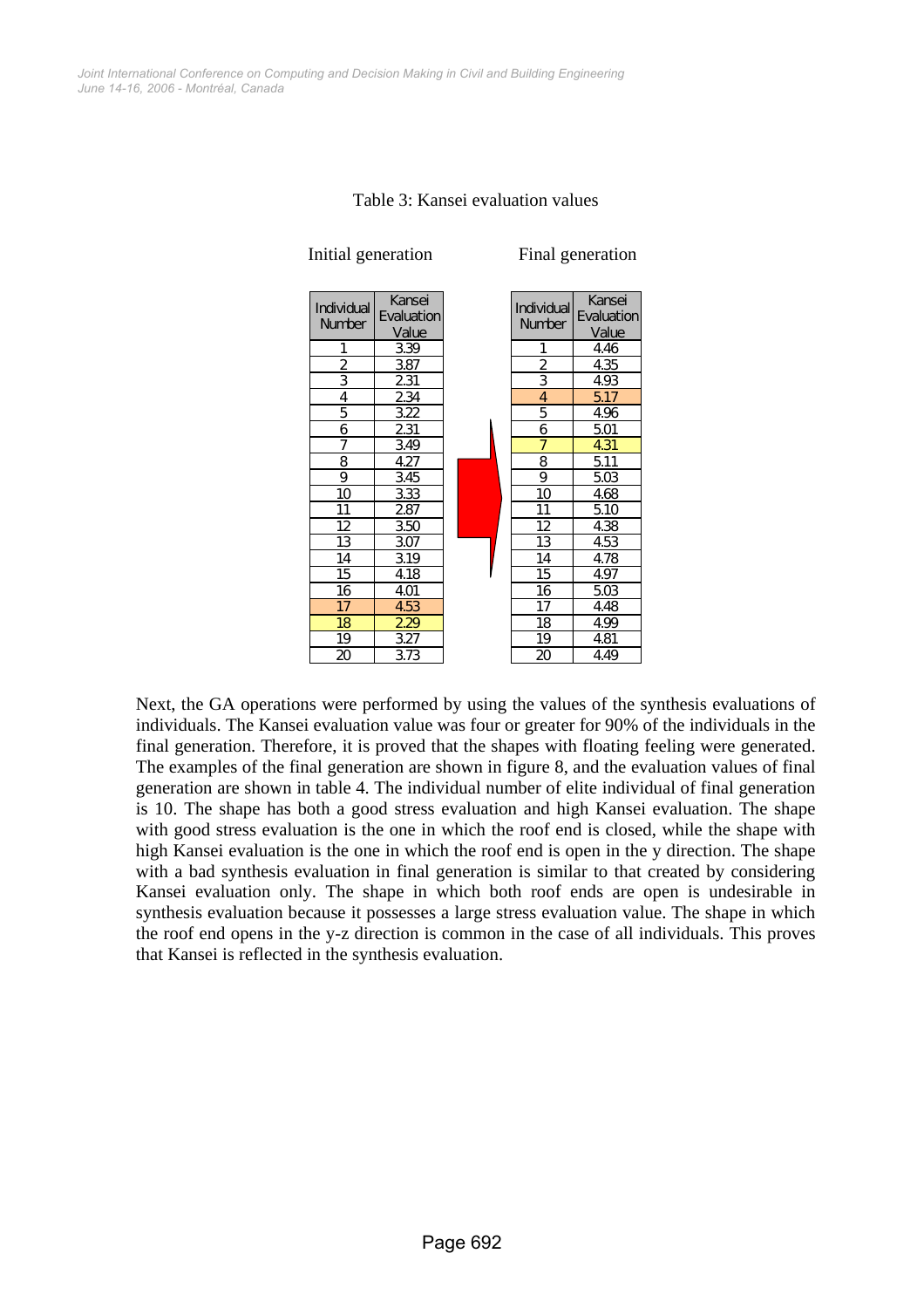

Figure 8: Examples of final generation

| Table 4: Synthesis evaluation values |  |  |
|--------------------------------------|--|--|
|--------------------------------------|--|--|

| mnuar generation |               |                                        |                  |  |  |  |
|------------------|---------------|----------------------------------------|------------------|--|--|--|
| Individual       | <b>Stress</b> | Kansei                                 | <b>Synthesis</b> |  |  |  |
| Number           |               | <b>Evaluatio Evaluation Evaluation</b> |                  |  |  |  |
| 1                | 678           | 315                                    | 500.00           |  |  |  |
| $\overline{2}$   | 2662          | 456                                    | 2662             |  |  |  |
| 3                | 406           | 237                                    | 500.00           |  |  |  |
| 4                | 3887          | 366                                    | 500.00           |  |  |  |
| 5                | 93.88         | 357                                    | 500.00           |  |  |  |
| 6                | 35.68         | 353                                    | 500.00           |  |  |  |
| 7                | 7.67          | 224                                    | 500.00           |  |  |  |
| 8                | 2077          | 352                                    | 500.00           |  |  |  |
| 9                | 504           | 225                                    | 500.00           |  |  |  |
| 10               | 25.01         | 248                                    | 50000            |  |  |  |
| 11               | 1057          | 286                                    | 500.00           |  |  |  |
| 12               | 9058          | 379                                    | 50000            |  |  |  |
| 13               | 4.52          | 253                                    | 50000            |  |  |  |
| 14               | 3356          | 368                                    | 500.00           |  |  |  |
| 15               | 3387          | 4.20                                   | 3387             |  |  |  |
| 16               | 44.15         | 406                                    | 44.15            |  |  |  |
| 17               | 67.08         | 385                                    | 500.00           |  |  |  |
| 18               | 4639          | 316                                    | 50000            |  |  |  |
| 19               | 51.80         | 355                                    | 50000            |  |  |  |
| 20               | 4057          | 349                                    | 500.00           |  |  |  |

|                  | mittal generation |                       |                   | T mar generation  |               |                                         |           |  |  |
|------------------|-------------------|-----------------------|-------------------|-------------------|---------------|-----------------------------------------|-----------|--|--|
| vidual           | <b>Stress</b>     | Kansei                | <b>Synthesis</b>  | <b>Individual</b> | <b>Stress</b> | Kansei                                  | Synthesis |  |  |
| mber             |                   | Evaluatiol Evaluation | <b>Evaluation</b> | <b>Number</b>     |               | <b>Evaluation Evaluation Evaluation</b> |           |  |  |
| $\mathbf{1}$     | 678               | 315                   | 500.00            | 1                 | 27.25         | 4.73                                    | 27.25     |  |  |
| $\overline{2}$   | 2662              | 456                   | 2662              | $\overline{2}$    | 29.59         | 4.57                                    | 29.59     |  |  |
| $\overline{3}$   | 406               | 237                   | 500.00            | 3                 | 35.30         | 4 <sub>0</sub>                          | 35.30     |  |  |
| $\overline{4}$   | 3887              | 366                   | 500.00            | 4                 | 2822          | 4.17                                    | 2822      |  |  |
| $\overline{5}$   | 9388              | 357                   | 500.00            | 5                 | 37.93         | 4.59                                    | 37.93     |  |  |
| $\boldsymbol{6}$ | 35.68             | 353                   | 500.00            | 6                 | 2864          | 4.54                                    | 2864      |  |  |
| $\overline{7}$   | 7.67              | 224                   | 500.00            | $\overline{7}$    | 31.17         | 4.04                                    | 31.17     |  |  |
| $\overline{8}$   | 20.77             | 352                   | 500.00            | 8                 | 27.08         | 4.24                                    | 27.08     |  |  |
| $\overline{9}$   | 504               | 225                   | 500.00            | 9                 | 3600          | 4.27                                    | 3600      |  |  |
| $\overline{10}$  | 25.01             | 248                   | 500.00            | 10                | 1207          | 409                                     | 1207      |  |  |
| 11               | 1057              | 286                   | 500.00            | 11                | 3614          | 4.41                                    | 3614      |  |  |
| 12               | 9058              | 379                   | 500.00            | 12                | 3640          | 4.43                                    | 3640      |  |  |
| 13               | 4.52              | 253                   | 500.00            | 13                | 1242          | 363                                     | 500.00    |  |  |
| 14               | 3356              | 368                   | 500.00            | 14                | 2544          | 4.07                                    | 25.44     |  |  |
| 15               | 33.87             | 4.20                  | 3387              | 15                | 24.54         | 4.09                                    | 24.54     |  |  |
| $\overline{16}$  | 44.15             | 406                   | 44.15             | 16                | 47.32         | 4.27                                    | 47.32     |  |  |
| 17               | 67.08             | 385                   | 500.00            | 17                | 2686          | 374                                     | 500.00    |  |  |
| 18               | 4639              | 316                   | 500.00            | 18                | 6589          | 4.42                                    | 65.89     |  |  |
| 19               | 51.80             | 355                   | 500.00            | 19                | 3013          | 4.76                                    | 3013      |  |  |
| 20               | 4057              | 349                   | 500.00            | 20                | 3056          | 4.11                                    | 3056      |  |  |

# Initial generation Final generation